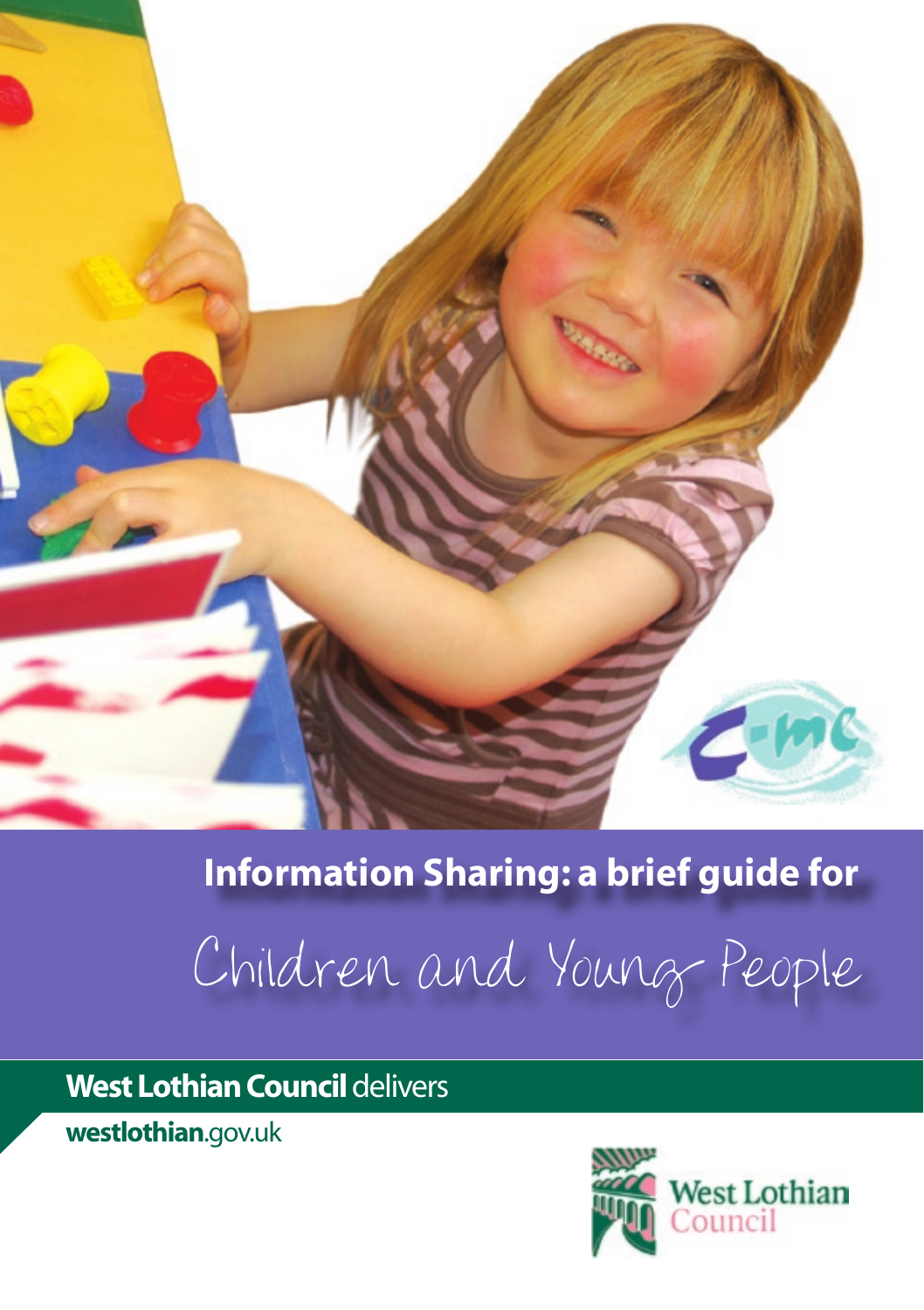

### **What is C-me?**

C-me lets staff from education, health and social work, share important information about young people on their computers at work. The point of information sharing is to get help to young people that need it.

## **What information does C-me show?**

C-me shows information such as name, address, date of birth, health centre and school.

C-me also shows the names and contact details of the main staff in schools, health and social work who are working with young people.

If there are any worries about a young person's safety, this will show too.

## **Who uses C-me?**

School staff, doctors, nurses, counsellors and social workers use C-me. The police sometimes use it, but only when they are worried about someone's safety.

## **Can I see information about myself?**

Yes, the law says you can see any information that is kept about you. Ask for help from any of the C-me users, that you know. They'll help you to see information about yourself.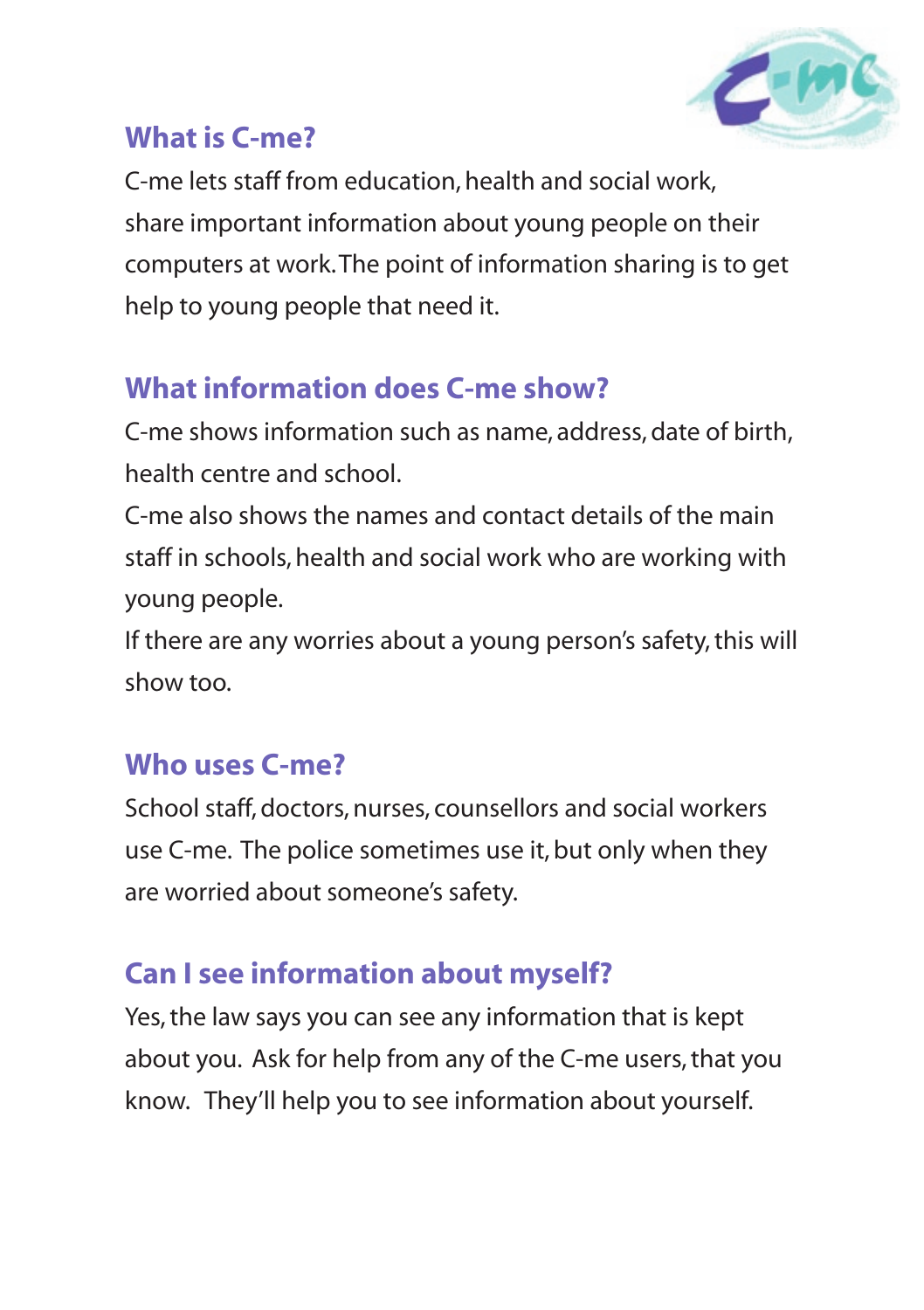

#### **What if there are mistakes?**

You can get mistakes put right and your comments can be noted.

#### **What if I don't want my information to be shared?**

You might be able to stop information being shared. It depends …

- If there's any worry about your safety, the law says that workers have to share information to protect you.
- $\blacksquare$  If you don't want your information shared, speak to your parent, carer or anyone working with you such as a teacher, doctor, counsellor or social worker.

## **This leaflet is a brief guide to C-me. To find out more ...**

- **n** Phone 01506 775554 and speak to a member of staff
- $\blacksquare$  Ask a parent or carer to find out more for you
- **n** Google 'West Lothian Council C-me'